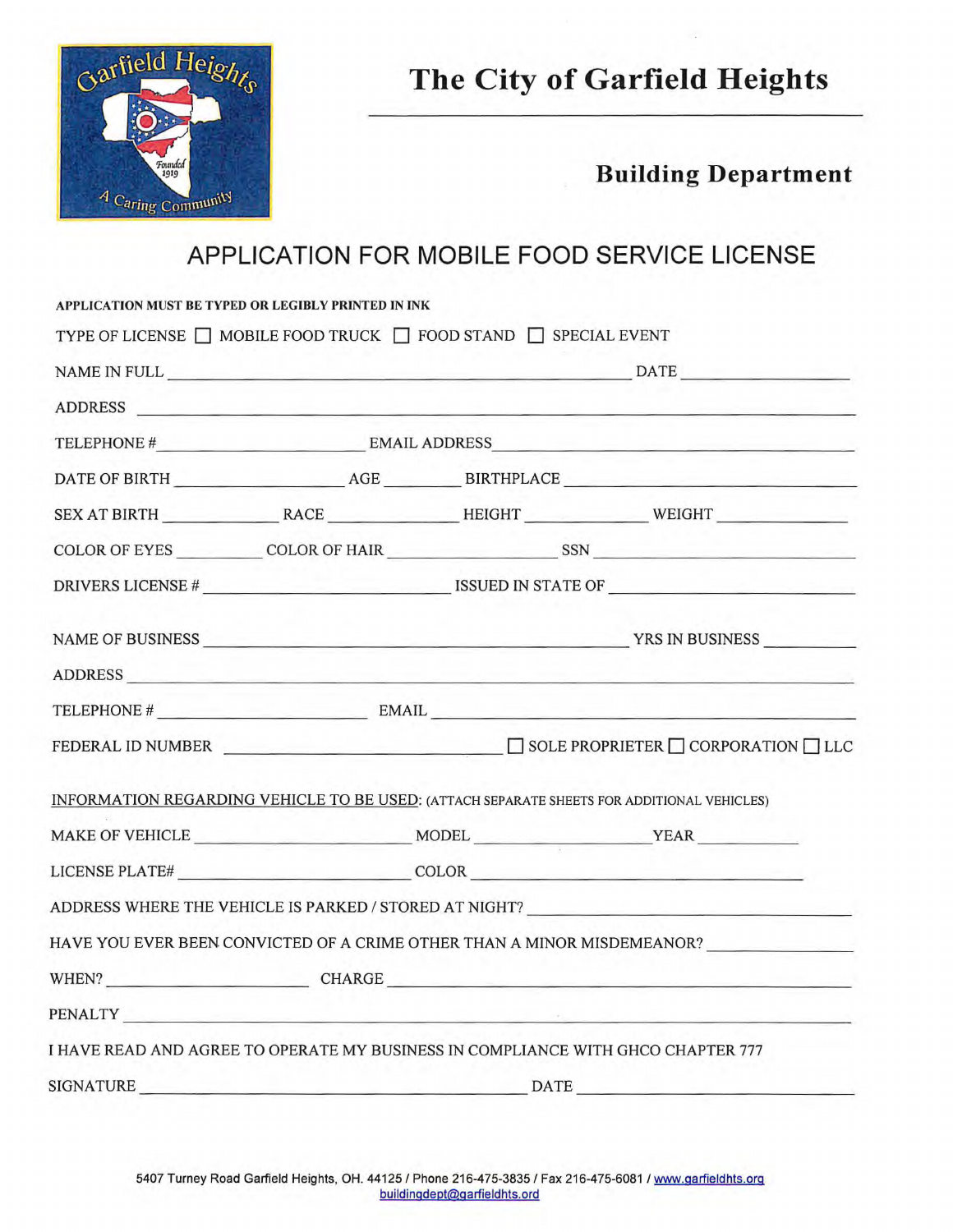|                                                                            | the control of the control of the control of the control of the control of the control of the control of the control of the control of the control of the control of the control of the control of the control of the control |  |
|----------------------------------------------------------------------------|-------------------------------------------------------------------------------------------------------------------------------------------------------------------------------------------------------------------------------|--|
|                                                                            |                                                                                                                                                                                                                               |  |
|                                                                            |                                                                                                                                                                                                                               |  |
|                                                                            |                                                                                                                                                                                                                               |  |
|                                                                            |                                                                                                                                                                                                                               |  |
| <b>Completed Application</b>                                               |                                                                                                                                                                                                                               |  |
| Chapter 707 Vendors License                                                |                                                                                                                                                                                                                               |  |
| Background Check from Approved Agency                                      |                                                                                                                                                                                                                               |  |
| Copy of Health Department Food Service License                             |                                                                                                                                                                                                                               |  |
| Certificate of Liability Insurance for each vehicle                        |                                                                                                                                                                                                                               |  |
| Written permission from each property owner where truck will be used       |                                                                                                                                                                                                                               |  |
| Application Fee \$15 for stands \$75 for vehicles No charge special events |                                                                                                                                                                                                                               |  |
|                                                                            |                                                                                                                                                                                                                               |  |

 $\sim 100$